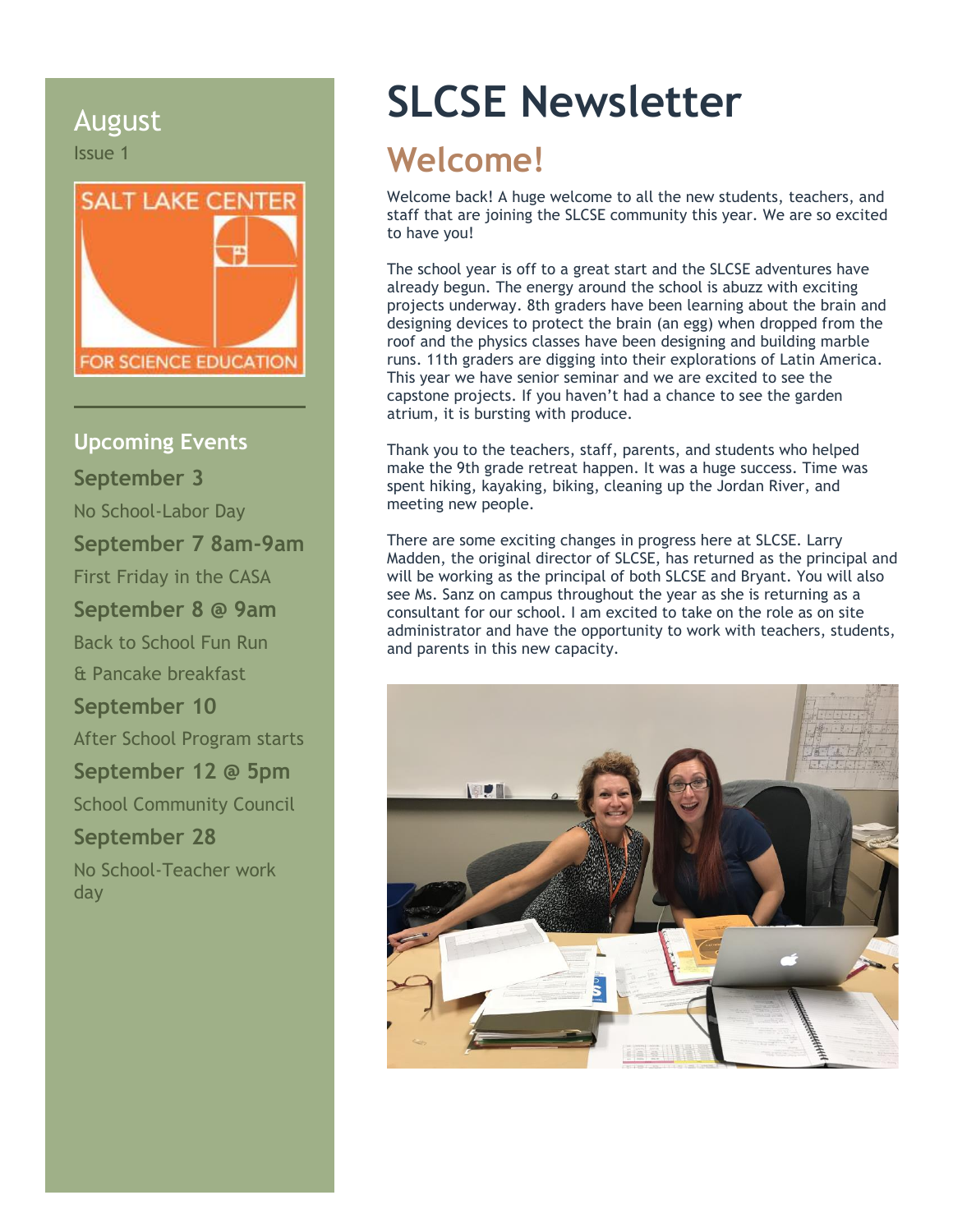**New Teacher Spotlight**



Dorrie Hamik has worked as an educator in the Salt Lake School District for 23 years. She taught at Glendale Middle School for 20 years, teaching Health and AVID. Prior to working in Salt Lake City, she taught in South Carolina and the Middle East! She and her partner have five kids; all college graduates they are proud to say. Dorrie is really looking forward to teaching Health and PE to 7<sup>th</sup> grade and 9<sup>th</sup> grade students this year



### **First Friday**

On the first Friday of every month, we host an event in the SLCSE CASA (first door on the right as you enter the building) called.... "First Friday". Stop by between 8 and 9 am, help yourself to some refreshments, and connect with members of our University of Utah Wellness team, one of the school counselors, our incredible Administrator, Ms. Powell, other parents, and maybe a teacher or two. It's a nice chance for us to chat, ask and answer questions, and get to know each other a little better. Our first "First Friday" is coming up on September 7th.... please stop by, we'd love the chance to visit

## **Building Access Security Update**

Over the past two years, the district has been reviewing and updating our emergency plans, focusing on ways to keep students safe. At SLCSE we have new doorbell and camera systems to control access to the building.

#### **8 th Graders Engineer an Egg Helmet**





Eighth graders are experiencing the engineering process by designing protective devices for a raw egg. They have brainstormed solutions, worked within a set of constraints and criteria, created prototypes and tested and evaluated their designs. And like all good engineers, students are redesigning their prototypes for some more egg-citing fun!